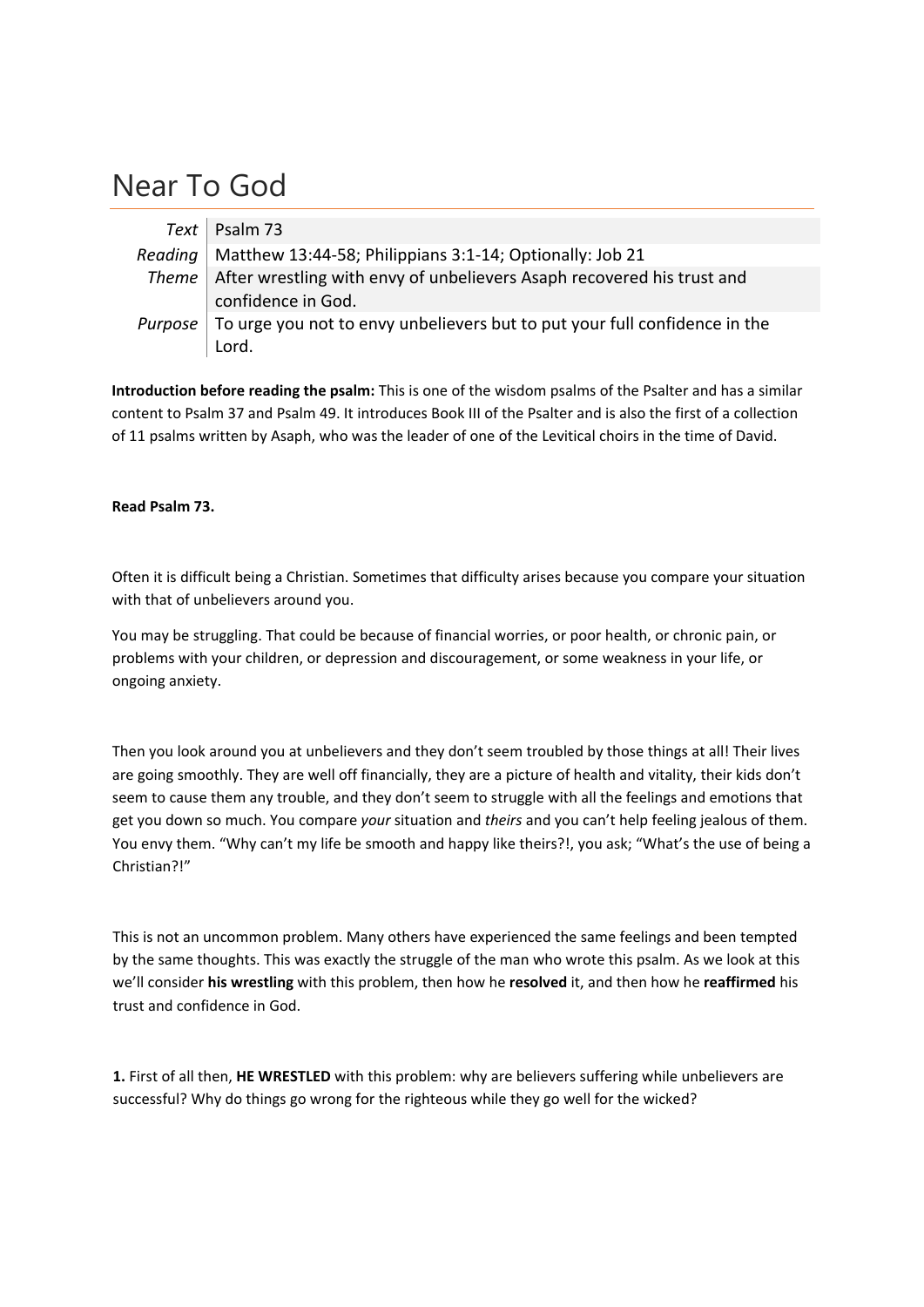In verses 4‐12 Asaph described **the situation of the wicked**. They have no struggles. They are healthy and strong. And at the same time they are proud and violent and callous – and they get away with all this! They are carefree and they are becoming more and more wealthy, moving into bigger homes, buying an even flasher car.

What's more, they have no regard for God. (verse 11). As far as they are concerned God does not exist and they don't care less about him.

Asaph then explained his problem; **"I envied the arrogant."** (verse 3). He didn't fudge this at all; no beating about the bush. "I was jealous." This was a sin against the tenth commandment. He coveted all that belonged to his unbelieving neighbours. This was his problem.

Well, you have to admire his honesty. If only all of us could be just as honest about our temptations and sin and face them as squarely as he did.

But these thoughts and reflections caused a **crisis of faith** in his life.

In verse 2 we read; *"My feet had almost slipped, I had nearly lost my foothold."*

Something similar happened to Job in his suffering. This psalm is like a summary of the book of Job because he struggled with the same issue and asked the same questions (see Job 21).

This can happen to us too. This is a psalm for everyone because all of us can have our doubts about faith; any one of us can begin to question God, especially when trials and troubles come into our lives.

On Anzac Day 2007 a family went out boating, but in a tragic accident their boat sank and their two children were drowned. If that had been you or me, what would that do to our faith? What questions would that raise in your mind? What would you say to God? Would you lose your foothold? Would your feet of faith be on slippery ground; or would you remain standing firm?

Thinking about this psalm can help us face times of trial like this because we can pre‐think some of these issues and work through these questions and answers.

Asaph explained this crisis a little more in verse 13; *"Surely in vain have I kept my heart pure."* "What's the point of being good?!" he asked. "Why have I remained pure? What good has it done me? I might as well not have bothered! Trying so hard has been pointless! Life is empty, vain, without purpose."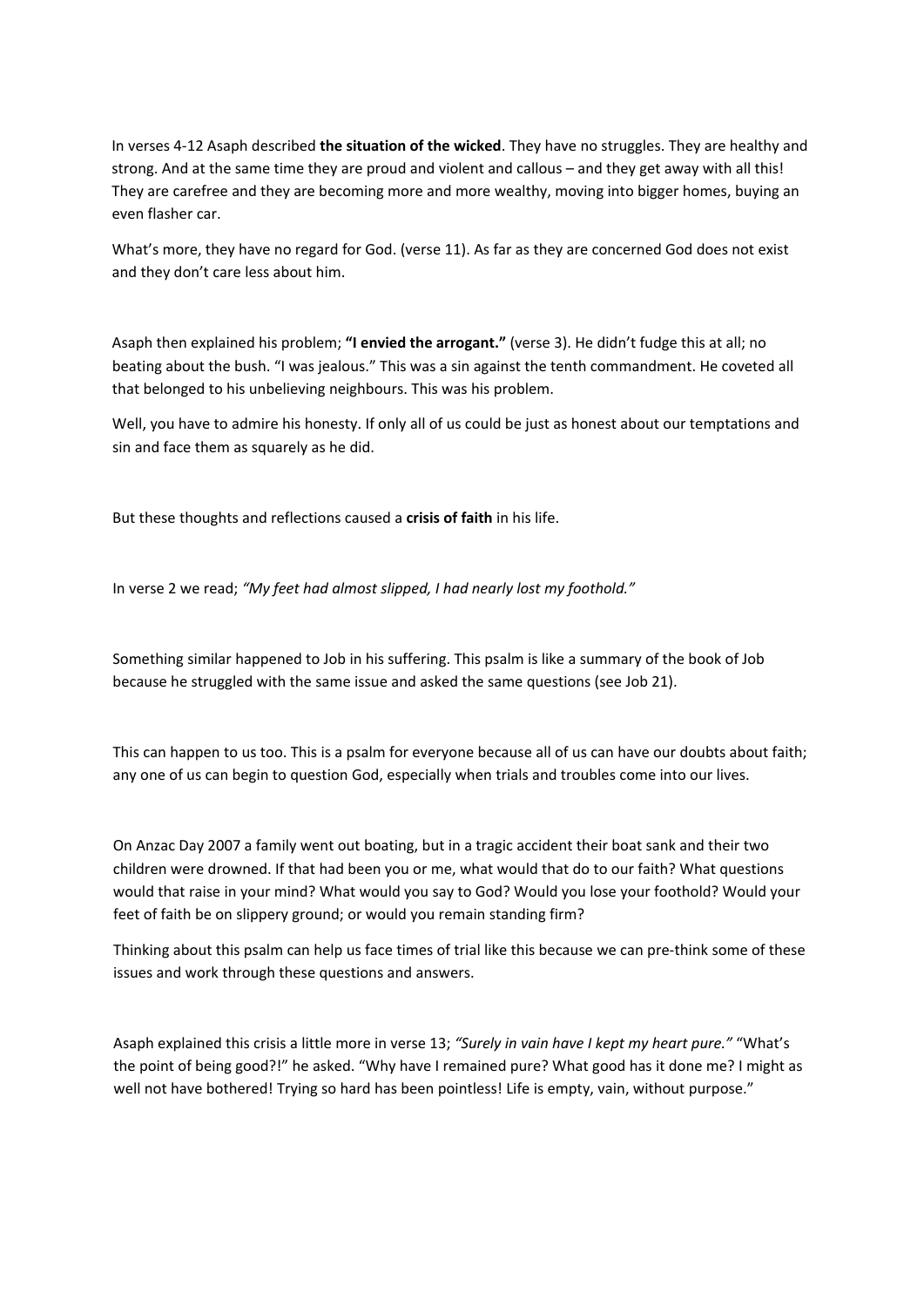This coloured his whole perspective on life. In verse 14 he complained; "*All day long have I been plagued*." There was no glimmer of light in his life. Every morning when he woke he felt as though he was being punished.

Most of us can recognise these sentiments from our own lives. We have had times when we have felt low like this; when we felt as though everything was against us, when all of life was a trial, that no one cared whether we lived or died. "Poor me!" we thought. "Woe is me!", we cried.

Asaph wrestled with this problem for some time. It was "oppressive" to him (verse 16); it was a burden, a weight on his shoulders.

2. But eventually **HE RESOLVED** this in his mind and heart.

The turning point came when he **"entered the sanctuary of God."**

When we are feeling very low and sorry for ourselves we often don't feel like going to church. We want to wallow in self‐pity. We tend to become introspective, looking in on ourselves. We want to hide away at home and close the door and feel sorry for ourselves. We want to have our own little pity-party!

Asaph felt like this. But he was a Levite. What's more, he was a leader in Israel. King David himself had appointed him to lead one of the Levitical choirs. He was directly involved in the worship of God in the temple. He had to be there. And one day, when he went to church, suddenly everything became clear to him! He saw the whole situation in a new light.

That is because the church service focuses on *God*. Worship is God‐centred; it is theocentric, if you want the theological word. When we come to church we see the bigger picture of what God is doing, we get a broader perspective, we get a better framework for understanding.

In worship we read the Bible and we see what God is doing in the world and in our lives. We see the scope of his plan of salvation.

As a result we are able to see things more clearly than if we had stayed at home. We can see the light of the Lord Jesus Christ showing us the direction we should be going.

This is why it is good to be in the habit of coming to church, of attending worship, of entering the sanctuary. The times when you *least feel* like coming to church are probably the times when you *most need it*! So keep coming. Make it a habit. Make it your regular routine on the Sunday.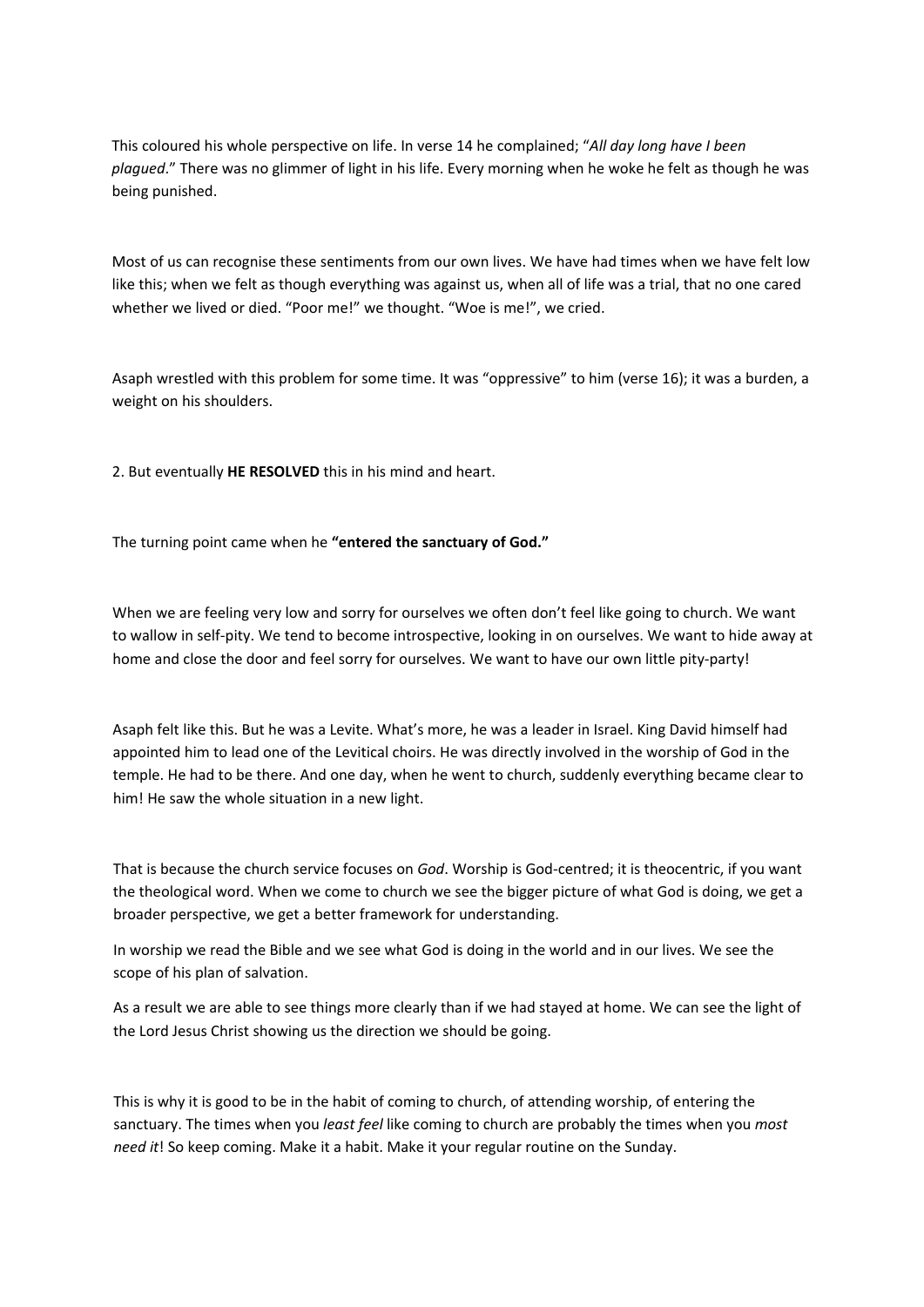It was in the sanctuary of God that he saw the true situation of the wicked and **"understood their final destiny."** (verse 17).

He realised that his earlier perspective had been wrong, that envy had clouded his judgement, that his view of the wicked was distorted. He had an exaggerated picture of how well they were doing.

When he saw this he was glad that he had kept his struggles to himself.

In verse 15 he wrote; "*If I had said, 'I will speak thus', I would have betrayed your children."*

This was because he was a leader of the Levites; people looked up to him for instruction and guidance. If he had blurted out all his questions and doubts then he would have passed those on to others.

Sadly many church leaders have done just that – they have shared their doubts rather than proclaimed the truth. It would be like the pastor or one of the elders of this church having doubts about the Bible and his faith and then publicly announcing them to the church.

That would be destructive and harmful because of their position as a teacher. Our task is to proclaim the truth about the Bible, which, we can assure you, we firmly believe!

There is, however, a place for expressing your doubts. If you are struggling then you should come and see the pastor or one of the elders to help you resolve these. There are times when you will have questions and others may well be able to help answer them.

After going to church Asaph *"understood their final destiny."* (verse 17). He saw that there is more to life than just the years we live on this earth. We need to consider our lives in the light of eternity. What is the long term picture? What will happen when you die? What does the future hold? Unbelievers, he realised, are on slippery ground. They will be cast down to ruin. (verse 18). God will destroy them suddenly and they will be swept away by terrors. (verse 19).

This will happen to you if you do not believe in the Lord Jesus Christ, because there will be a final judgement. Most people scoff at this idea – all this talk about "the end of the world" and the "judgement to come"! But these are eternal realities and you must face them here and now while you still have time and opportunity. If you live without God now you will live without him for all eternity. That will be a terrible existence of loneliness and suffering and an eternity of regrets.

Unbelievers are like people in a dream (verse 20). You know what it's like to have a dream. It seems very real when you are dreaming, as though all these things were actually happening to you; but then you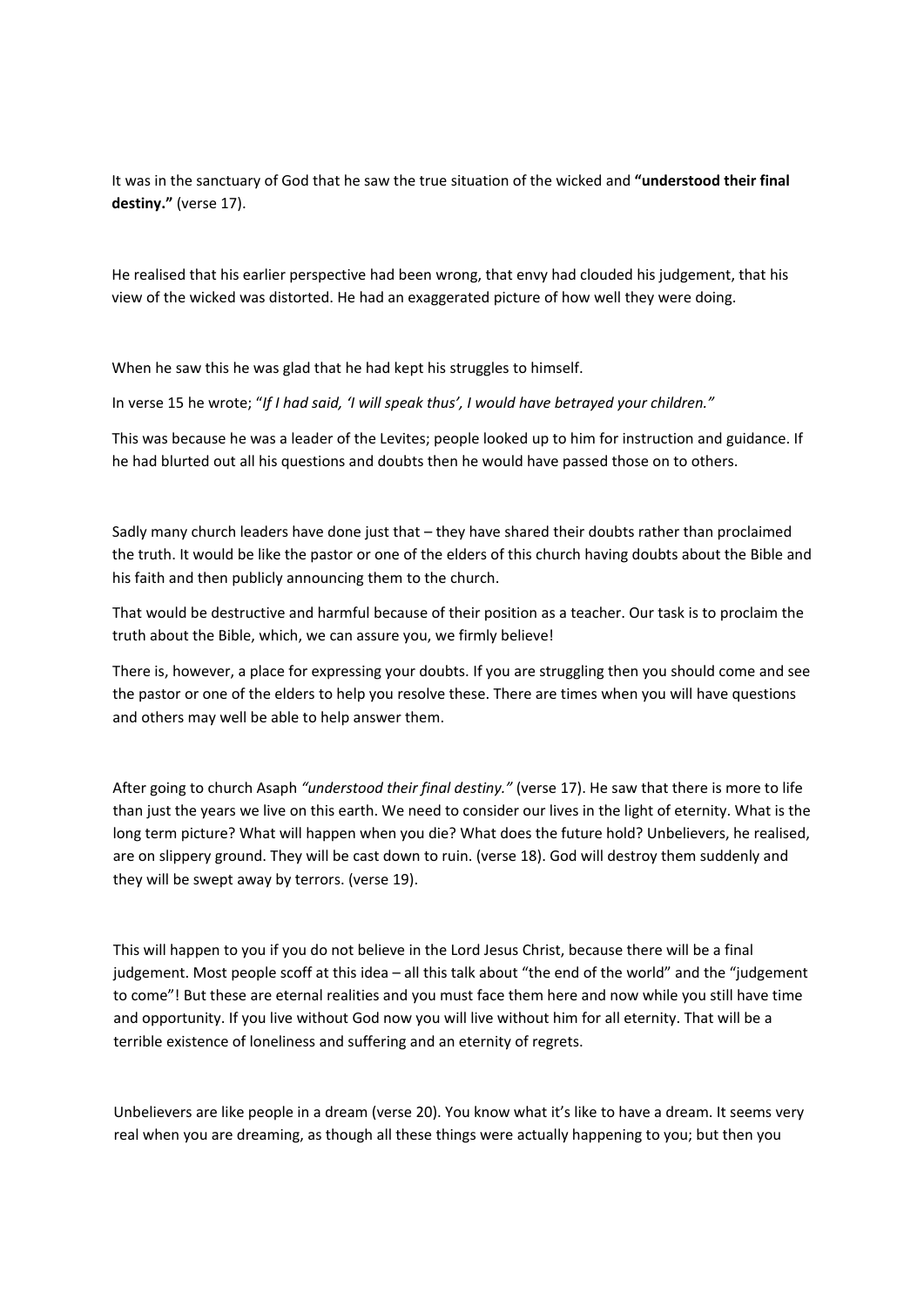wake up and you realise that it was only a dream and all those people and events were imaginary and you are back in the real world. That is usually a relief; sometimes a disappointment!

Unbelievers are going about their day to day lives – eating, drinking, working, sleeping, gathering possessions, building up money, buying houses, stealing, cheating – and they think that this is the real thing, that this is all there is. But after they die they will wake up and realise that all this was like a dream and that the eternal realities of heaven and hell are the things that will remain.

Are you living in a dream? Do you know what is real and what is not? Do you have an eternal perspective on life? Do you believe in God and are you living that out in the daily realities of life? Are you aware of the judgement to come and are you prepared to meet the Judge of all the earth?

3. Asaph wrestled with this problem and then he resolved it. Then **HE REAFFIRMED** his confidence in God. Verses 23‐28 are among the most beautiful and reassuring words you will find anywhere in the Bible!

He expressed his confidence in **God's presence:** *"Yet I am always with you; you hold me by my right hand." (verse 23)*

Children, if you are in a situation where you are lonely or scared or afraid then it is often very reassuring to be able to reach up and hold your father's hand. That is comforting. It reminds you that he is with you and helping you and supporting you.

Asaph felt as though God was holding his hand. The Lord had held on to him and had prevented him from falling into the pit of unbelief. He had drawn him back from the edge of despair. As he looked back over all he had been through he was thankful that God was there and that he could be with the Lord.

That is also true for all of us who believe. Jesus talked about his sheep and said; "No one can snatch them out of my hand." (John 10). God is holding on to you. He won't let you go. You can trust in him. He is always with you. You can be confident of his presence.

You can also be confident of **God's guidance:** *"You guide me with your counsel." (verse 24a).*

God counsels us through his word as we understand it by his Spirit. None of us knows what the future holds. We don't know what tomorrow will bring. But you can be assured that God will guide you. Psalm 23:3 – "He guides me in paths of righteousness for his name's sake."

You can be confident of God's presence, and of his guidance, and **of the future (verse 24b):**

*"and afterward you will take me into glory."*